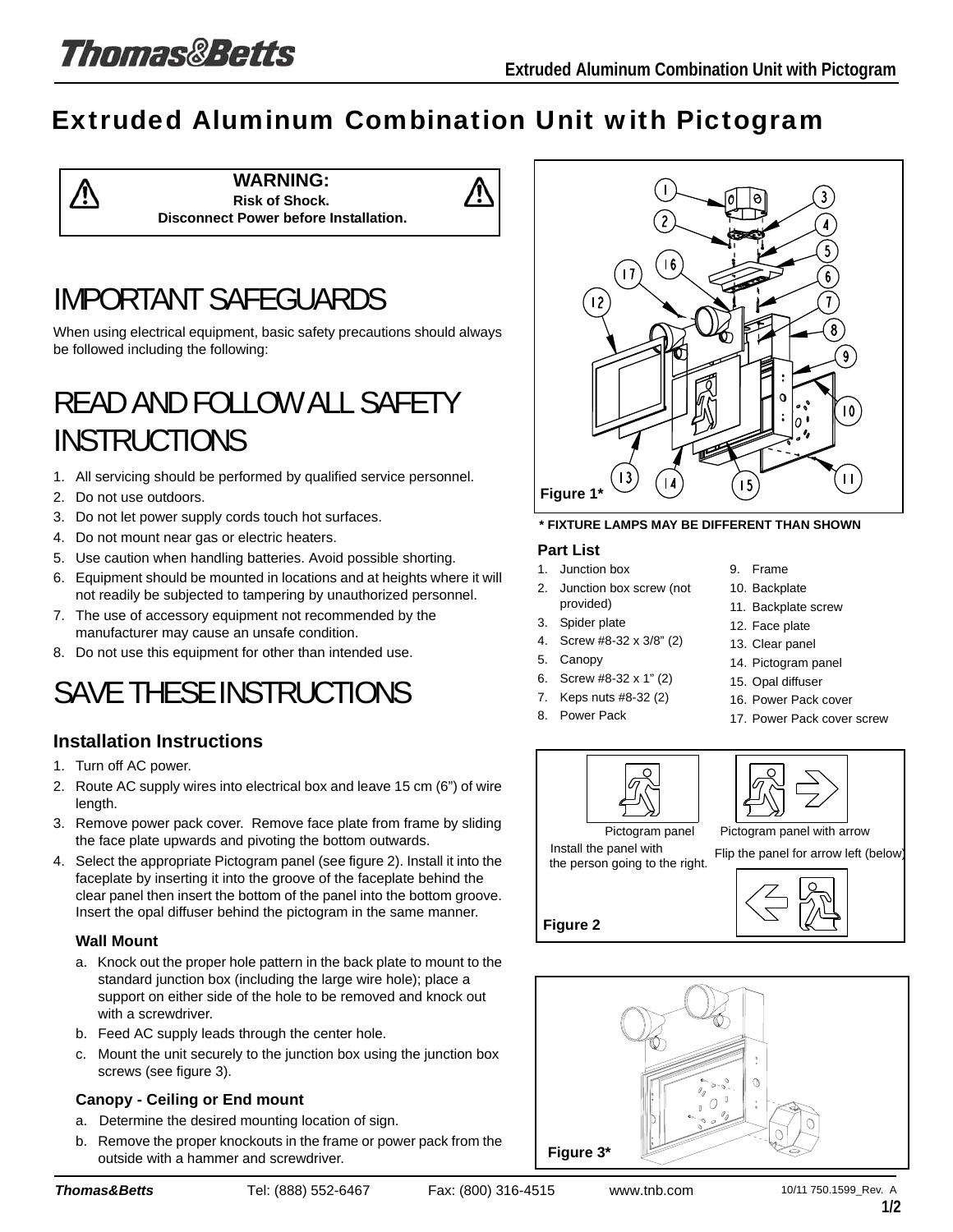- c. Route the AC wires from the exit sign through the large knockout. For ceiling mount, make sure backplate is mounted so that the exit face will be facing in the desired direction.
- d. Fasten the spider plate to the junction box using the junction box screws. Align the two threaded holes in the spider plate to line up with the canopy holes for correct mounting position, end mount or ceiling mount.
- e. Fasten the canopy to the exit (see figure 4). Knock out the two holes near the wire way. Fasten the canopy-exit assembly to the spider plate using the provided 1" screws.
- 5. Make the proper connections: the unit accepts an input voltage of 120 or 347 VAC (see figure5).

**For 120VAC operations**: connect the purple and black wires to AC line voltage (120VAC) and the white wire to neutral.

**For 347VAC operations:** connect the purple and red wires to AC line voltage (347VAC) and the white to neutral.

- 6. Feed excess wire into the junction box.
- 7. Connect the green ground wires to the service ground or the ground connection in the junction box.
- 8. When ready to energize AC, plug in the battery connector to the circuit board. Connect the battery and turn on AC power within 6 hours.
- 9. Re-install the faceplate with Pictogram panel assembly and power pack cover.
- 10. Energize AC power.

## **Intentional AC Shutdown**

If the AC input power is intentionally turned off for more than 72 hours, disconnect one battery lead to prevent damage to battery. Isolate loose battery lead so that it cannot be inadvertently shorted.

## **Battery Replacement**

A battery has reached the end of its useful life when it cannot light lamps for full time rating despite normal charger operation. To replace battery, first disconnect AC power to unit, open unit, disconnect battery leads, then remove it and install new battery. Make sure the red lead connected to battery positive is also connected to charger positive  $(+)$ terminal. After unit has been on charge for 24 hours at nominal AC voltage, check that battery voltage is within limits.

Refer to markings on battery or unit model for correct replacement type.

## **Lamp Replacement**

It is important to replace burned lamp with a new lamp with the same voltage and wattage. Higher wattage will cause battery to discharge faster (less time) or overload relay. Lower wattage may not provide adequate light output.

## **Testing**

Once every 3 months, the unit should be checked and then tested for at least 30 seconds by using the test switch or disconnecting the plug or pulling the fuse or breaker. Before testing, the green pilot light should be "on" and the yellow high charge lamp (when supplied) will "wink on" occasionally. After the power has been restored the high charge light will stay "on" for several minutes then start to "wink" indicating the battery is up to full charge. Once every year the unit should be tested under simulated power failure or electrical fault condition for the time period required by the National Building Code, i.e. 30 min - 1 hr - 2 hrs. After power has been restored, unit will go on high charge for up to 24 hours. If a power failure has occurred recently and the unit worked properly, it is



not necessary to perform the simulated failure. Indicate on the charts (see figure 6) the date of the failures and/or tests performed.

## **Caution**

The battery in this unit will hold charge until the date shown on the carton. After this date, the unit must be plugged in and battery connected to charger for at least 24 hours to recharge battery. Battery shall then be disconnected. Shelf life will then be good for six months before recharging again. If the unit is not placed into service or recharged by the date shown on the carton, warranty will be void. The AC power supply shall be unswitched, otherwise warranty will be void. This unit is designed to operate between 10°C and 30°C (50°F and 86°F). Operating temperatures outside those limits will void warranty.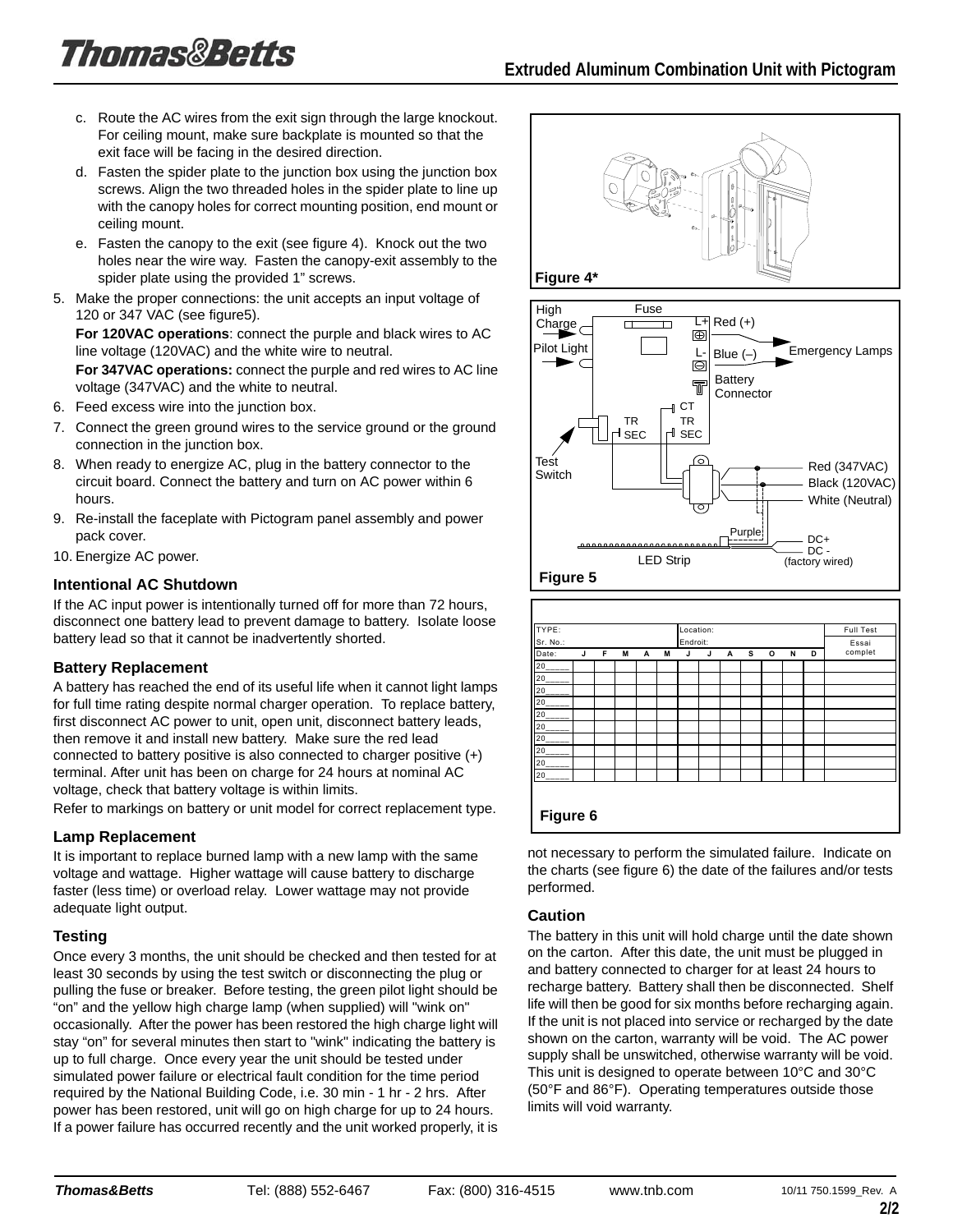Connecteur de batteries

Lumières

d'urgences

Rouge (347VCA)

Blanc (Neutre) Noir (120VCA)

 $C<sub>0</sub>$ (Connecté en usine)

CC+

Rouge (+)

 $\widetilde{(-)}$  nə $\mathsf{B}$ 

<u>təloiV</u><br>\_\_\_\_\_\_\_\_\_\_\_\_\_\_\_\_\_\_\_\_\_

Full Test TYPE: Location: Essai Endroit: Sr. No.: Date: J **F MAM J L GO AN D** Complet

sa pleine charge. Une fois l'an, une panne de secteur doit être simulée pour vérifier le bon fonctionnement de l'unité. La durée de cet essai devrait être tel que prescrit par le Code National du Bâtiment. i.e. 30 min, 1 hr., 2 hrs. Après la remise du courant de secteur, l'unité sera sur la haute charge pour une période de 24 heures au maximum. S'il s'est produit une panne de secteur récemment, il n'est pas nécessaire de faire une simulation. Indiquer sur le tableau (voir figure 6) la date de la panne et/ou des

**Figure 4\***

Fusible

**Common** 

TR SEC

CT TR **H**<sub>SEC</sub>

 $\Theta$  $\circledcirc$ 

Module des DEL

Haute Charge

Témoin xnəuıwn-

**Figure 5**

 $\overline{0}$ 20\_\_\_\_\_  $\overline{0}$ 20\_\_\_\_\_  $0z$ 20\_\_\_\_\_  $20$ 20\_\_\_\_\_  $\overline{0}$  $0z$ 

**Figure 6**

tests effectués. **Important**

> Interrupteur d'essai

## **Pavillon - Montage en extrémité ou au plafond**

- a. Déterminer la position de l'enseigne.
- b. Défoncer les débouchures appropriées dans le boîtier pour passer les fils; soutenir le boîtier avec des morceaux de bois autour des trous à découper. Pousser sur les découpes à partir de l'extérieur du boîtier avec un tournevis.
- c. Passer les fils d'alimentation CA par le grand trou découpé dans le boîtier. La bague de plastique doit être insérée dans le trou afin de protéger les fils. Pour le montage au plafond, s'assurer que la plaque de fixation est montée de façon à ce que l'enseigne soit dans la bonne direction.
- d. Visser la plaque de fixation à la boîte de jonction en utilisant les vis de la boîte de jonction. Orienter les trous taraudés de la plaque de fixation de sorte qu'ils s'alignent avec les trous du pavillon pour le montage approprié (extrémité ou plafond).
- e. Assembler le pavillon à l'enseigne à l'aide des vis 3/8 po et des écrous à rondelle fournies (voir figure 4).
- f. Fixer l'assemblage pavillon/enseigne à la plaque de fixation avec les vis 1 po.
- 5. Effectuer les connexions nécessaires: l'unité accepte une tension de 120Vca ou 347Vca (voir figure 5).

Pour opération à 120Vca: raccorder le fil violet et le fil noir au service de l'édifice (120V) et le blanc au neutre.

Pour opération à 347Vca: raccorder le fil violet et le fil rouge au service de l'édifice (347V) et le blanc au neutre.

- 6. Pousser les fils dans la boîte de jonction.
- 7. Connecter les fils verts de mise à la terre au fil de mise à la terre de l'édifice ou à la connexion de mise à la terre de la boîte de jonction.
- 8. Lorsque l'appareil est prêt à recevoir du courant, brancher le connecteur de batterie sur la carte de circuit imprimé. Alimenter le courant CA dans les six heures qui suivent.
- 9. Fixer la plaque frontale ainsi que le groupe panneau pictogramme.
- 10. Rétablir le courant CA.

## **Arrêt volontaire de l'alimentation de secteur**

Si l'unité est volontairement débranchée pour une période de plus de 72 heures, débrancher un accumulateur pour prévenir tout dommage. Isoler les fils de l'accumulateur débranché pour prévenir les court circuits.

# **Changement d'accumulateur**

La vie utile d'un accumulateur tire à sa fin quand ce dernier ne peut garder les lampes allumées pour la période de temps spécifiée, en dépit des opérations normales de charge. Pour remplacer l'accumulateur, couper l'alimentation de secteur, ouvrir l'unité, débrancher les fils de l'accumulateur et remplacer le par le nouvel accumulateur. S'assurer que le fil rouge (+) est branché à la borne positive (+) du chargeur. Après que l'unité sera en charge pendant 24 heures à la tension nominale, vérifier si le voltage de l'accumulateur se situe dans les limites normales. Se référer à la plaque signalétique de l'accumulateur ou de l'unité pour savoir quel type d'accumulateur utiliser.

# **Changement de la lampe**

Il est important de remplacer les lampes brûlées par des lampes de même tension et de même puissance. Une lampe trop puissante entraînera une décharge trop rapide de l'accumulateur et provoquera une surcharge du relais. Une lampe de puissance trop basse ne fournira pas un bon éclairage.

# **Essai**

Une fois par 3 mois, l'unité devra être vérifiée et devra subir un essai d'au moins 30 secondes, soit en utilisant le bouton d'essai, soit en débranchant l'unité, soit en ouvrant le disjoncteur ou le fusible. Avant de procéder à un essai, la lampe témoin (verte), devrait être allumée et la lampe de haute charge (jaune) (si fournie) clignotera occasionnellement. Après la remise du courant de secteur, la lampe haute charge (rouge), restera allumée pour quelques minutes, puis clignotera pour indiquer que l'accumulateur revient à

Les accumulateurs de cette unité maintiendront leur charge jusqu'à la date indiquée sur l'emballage. Passé cette date, l'appareil devra être branché à l'alimentation de secteur pendant au moins 24 heures en veillant à ce que les accumulateurs soient branchés au chargeur et qu'ils se rechargent bien. Après cette charge, les accumulateurs pourront être entreposés pour encore 6 mois sans qu'il soit nécessaire de les recharger. L'unité devra être installée ou rechargée avant la date inscrite sur l'emballage, sans quoi la garantie sera annulée. Le circuit alimentant l'unité d'urgence devra être muni de disjoncteur ne pouvant être débranché manuellement, faute de quoi la garantie sera annulée. L'unité est conçue pour fonctionner à des températures entre 10°C et 30°C (50°F et 86°F). Utiliser l'appareil hors de ces limites annule la garantie.

**2/2** 10/11 750.1599\_Rev. A